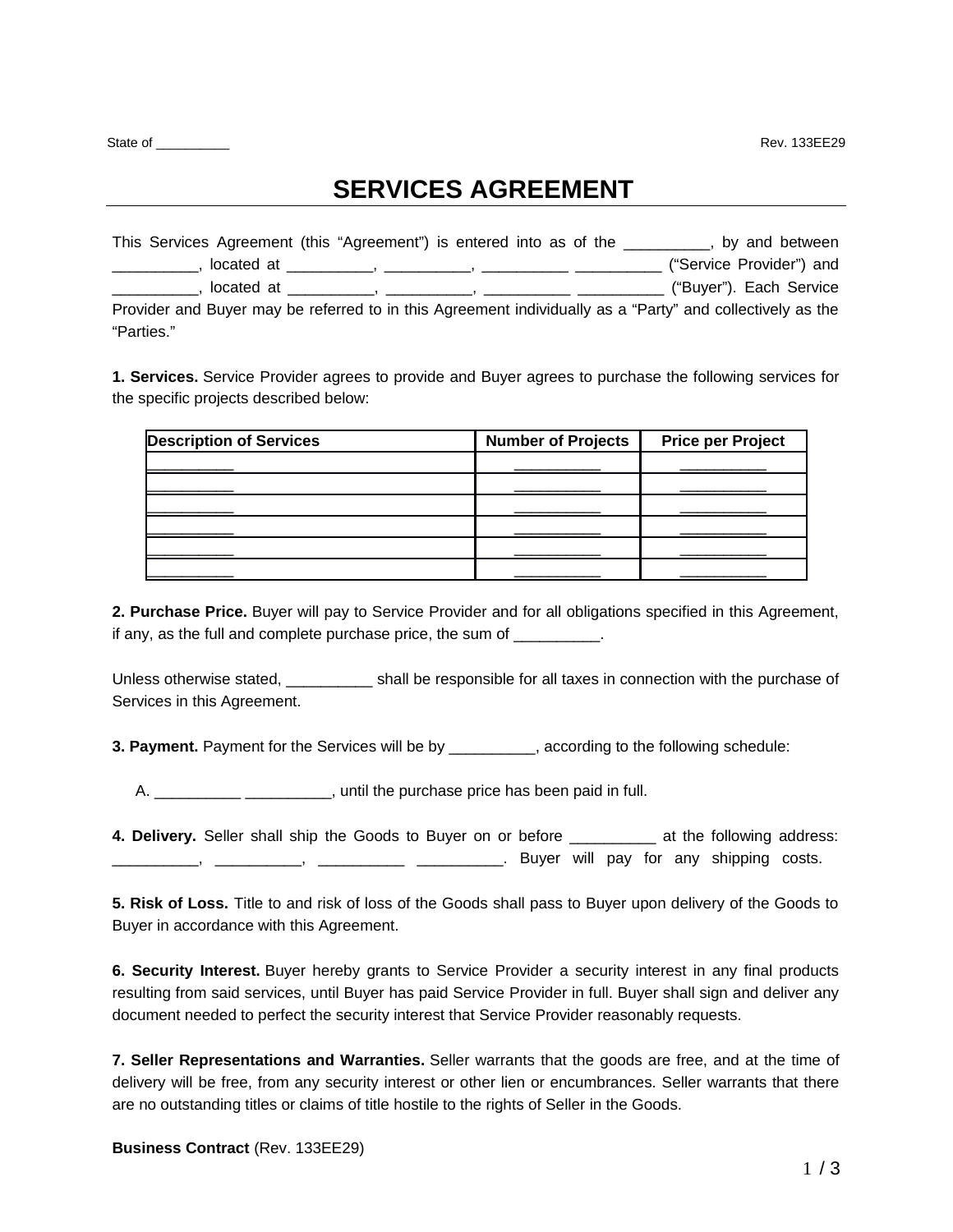**8. Force Majeure.** Service Provider shall not be responsible for any claims or damages resulting from any delays in performance or for non-performance due to unforeseen circumstances or causes beyond Service Provider's reasonable control.

**9. Limitation of Liability.** Service Provider will not be liable for any indirect, special, consequential, or punitive damages (including lost profits) arising out of or relating to this Agreement or the transactions it contemplates (whether for breach of contract, tort, negligence, or other form of action) and irrespective of whether Service Provider has been advised of the possibility of any such damage. In no event will Service Provider's liability exceed the price paid by Buyer for the Services giving rise to the claim or cause of action.

**10. Amendments.** No amendment to this Agreement will be effective unless it is in writing and signed by both Parties.

**11. Governing Law.** The terms of this Agreement shall be governed by and construed in accordance with the laws of the State of \_\_\_\_\_\_\_\_\_\_, not including its conflicts of law provisions.

**12. Disputes.** Any dispute arising from this Agreement shall be resolved in the courts of the State of

**13. Entire Agreement.** This Agreement contains the entire understanding between the Parties and supersedes and cancels all prior agreements of the Parties, whether oral or written, with respect to such subject matter.

**14. Notices.** Any notice or other communication given or made to any Party under this Agreement shall be in writing and delivered by hand, sent by overnight courier service or sent by certified or registered mail, return receipt requested, to the address stated above or to another address as that Party may subsequently designate by notice and shall be deemed given on the date of delivery.

**15. Waiver.** No Party shall be deemed to have waived any provision of this Agreement or the exercise of any rights held under this Agreement unless such waiver is made expressly and in writing. Waiver by any Party of a breach or violation of any provision of this Agreement shall not constitute a waiver of any other subsequent breach or violation.

**16. Miscellaneous.** This Agreement shall be binding upon and inure to the benefit of the Parties and their respective heirs, successors and assigns. The provisions of this Agreement are severable. If any provision is held to be invalid or unenforceable, it shall not affect the validity or enforceability of any other provision. The section headings herein are for reference purposes only and shall not otherwise affect the meaning, construction or interpretation of any provision of this Agreement.This Agreement may be executed in one or more counterparts, each of which shall be deemed an original and all of which together, shall constitute one and the same document.

 $\overline{\phantom{a}}$  ,  $\overline{\phantom{a}}$  ,  $\overline{\phantom{a}}$  ,  $\overline{\phantom{a}}$  ,  $\overline{\phantom{a}}$  ,  $\overline{\phantom{a}}$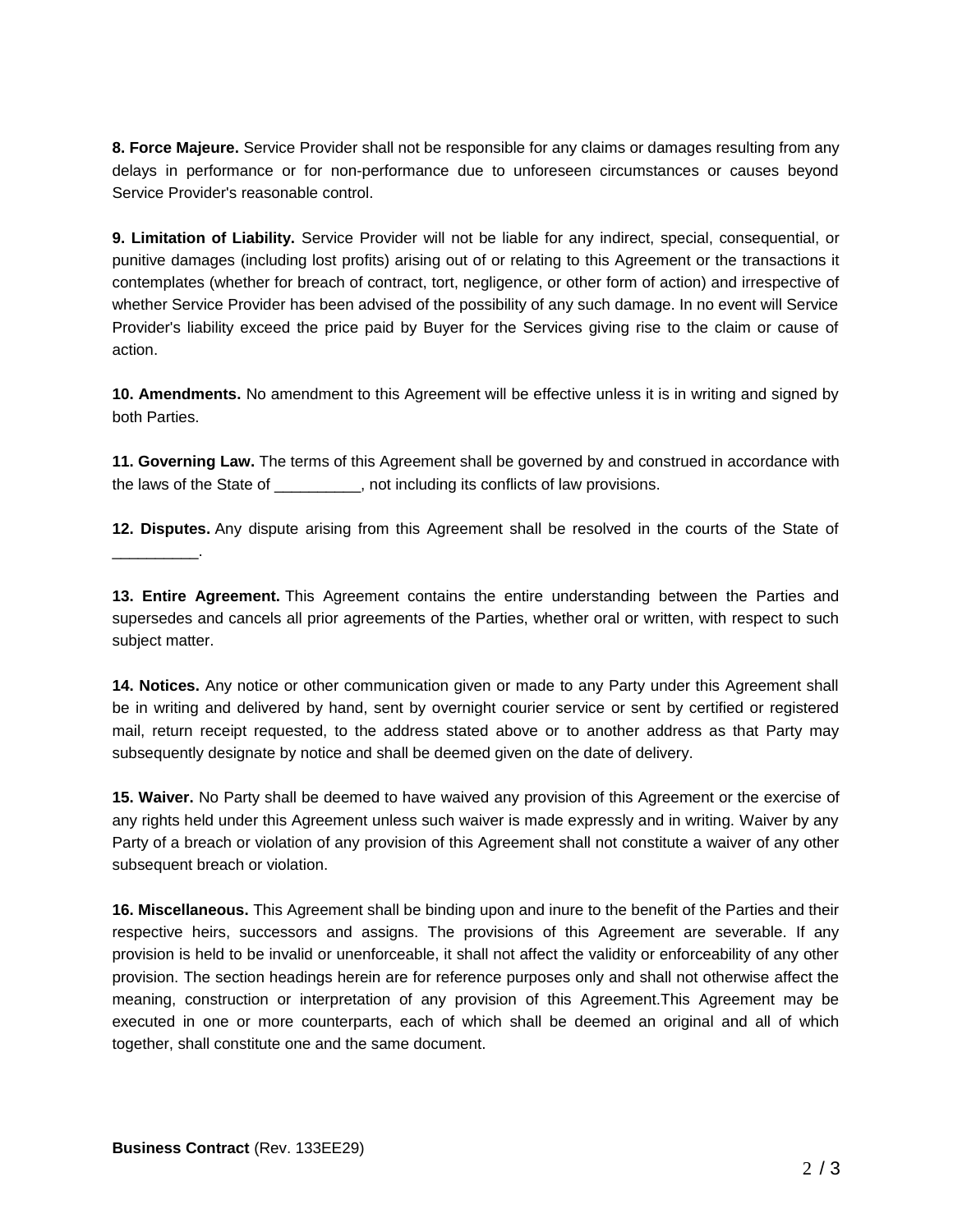YOU, THE BUYER, MAY CANCEL THIS TRANSACTION AT ANY TIME PRIOR TO MIDNIGHT OF THE THIRD BUSINESS DAY AFTER THE DATE OF THIS TRANSACTION. SEE THE ATTACHED CANCELLATION FORM FOR AN EXPLANATION OF THIS RIGHT.

**IN WITNESS WHEREOF,** the Parties have executed this agreement as of the date first written above.

 $\mathcal{L}_\text{max}$ **Buyer** Signature **Buyer** Full Name

 $\mathcal{L}=\mathcal{L}^{\mathcal{L}}$ **Service Provider** Signature **Service Provider** Full Name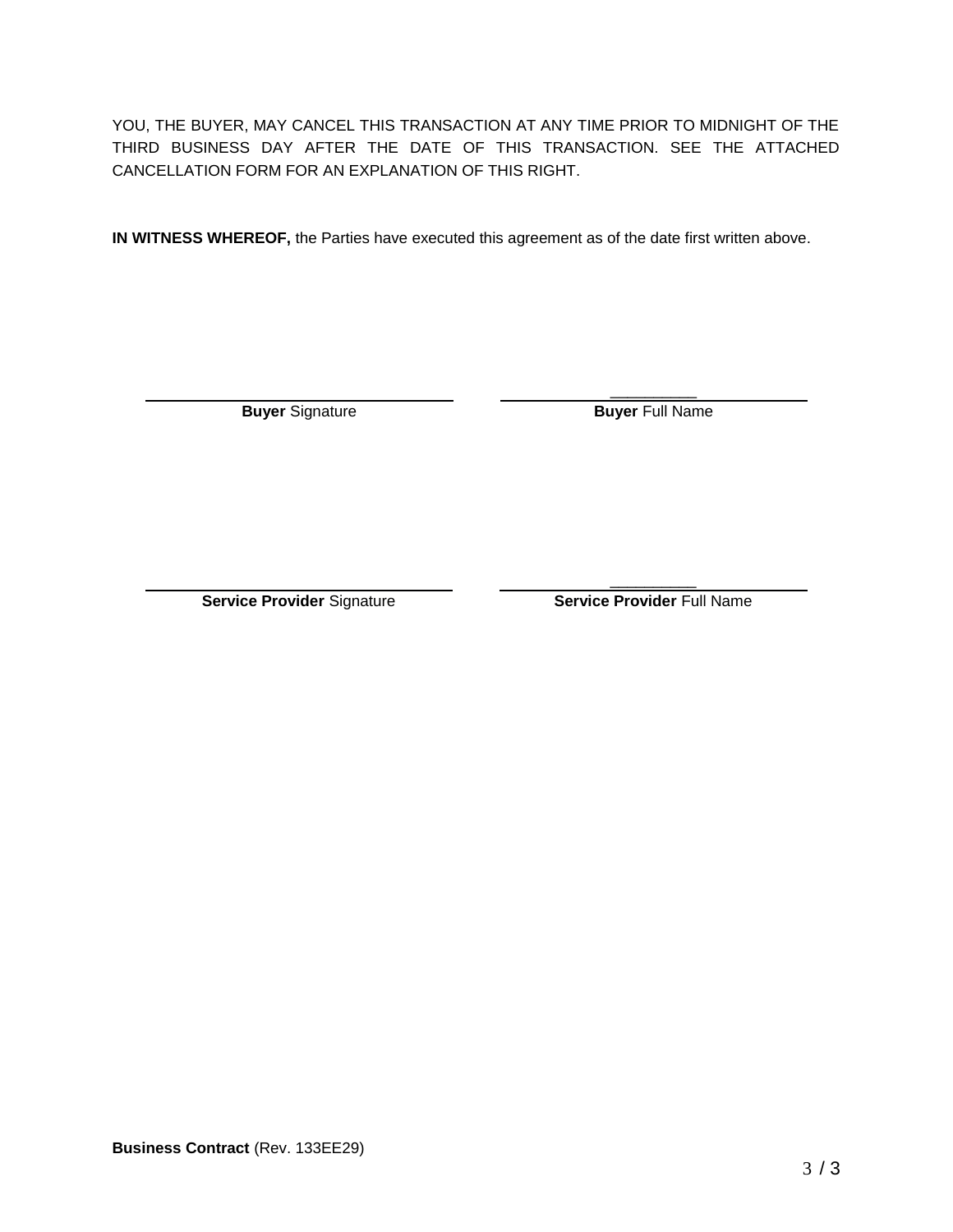This page intentionally left blank.

## **GENERAL INSTRUCTIONS**

#### **WHAT IS A BUSINESS CONTRACT?**

A business contract is an agreement in which each party agrees to an exchange, typically involving money, goods, or services. Business contracts protect both buyers and sellers, by reducing agreements to writing. The contract can be as long or short as necessary in order to cover the important details of the contract.

Contracts are legally binding on the parties who sign them. In business, contracts are typically either sales agreements, for the sale of goods, or service agreements, for the sale of services.

An offer is the basis for the contract. For example, "I will provide cleaning services for your business at \$40 an hour" is an offer. When the business owner says, in effect, "I will pay \$40 an hour for your cleaning services" that is an acceptance of the offer. Consideration is the exchange, in this case, of money for services. Both parties must agree to the terms of the offer and acceptance. If the business owner says, instead, "I will pay you \$35 an hour for your cleaning service," this is a counter offer. In this example, there is not yet a meeting

#### **THE CONSEQUENCES OF NOT HAV ONE**

When you have a business contract reduced to writing you have a clear road map detailing what you and the other party to the contract agreed to. Because contra are legally binding, if the other party fails to meet the obligations, you have the right to legal recourse.

The absence of written service agreements and sale agreements has led to many disagreements. This ca lead to lost business and ill will. In some cases, if the contract is not in writing, it is not enforceable  $-$  even there is no dispute over the terms. Most states have adopted the Uniform Commercial Code (UCC) which requires all contracts must be in writing, if they contracts lasts more than one year.

### **THE MOST COMMON SITUATIONS USING ONE**

Business contracts are most commonly used any tin business owner agrees to provide a service or good another, or any time a business owner agrees to pay service or good. In other words, if money is being exchanged, a service agreement or sales agreement the best practice.